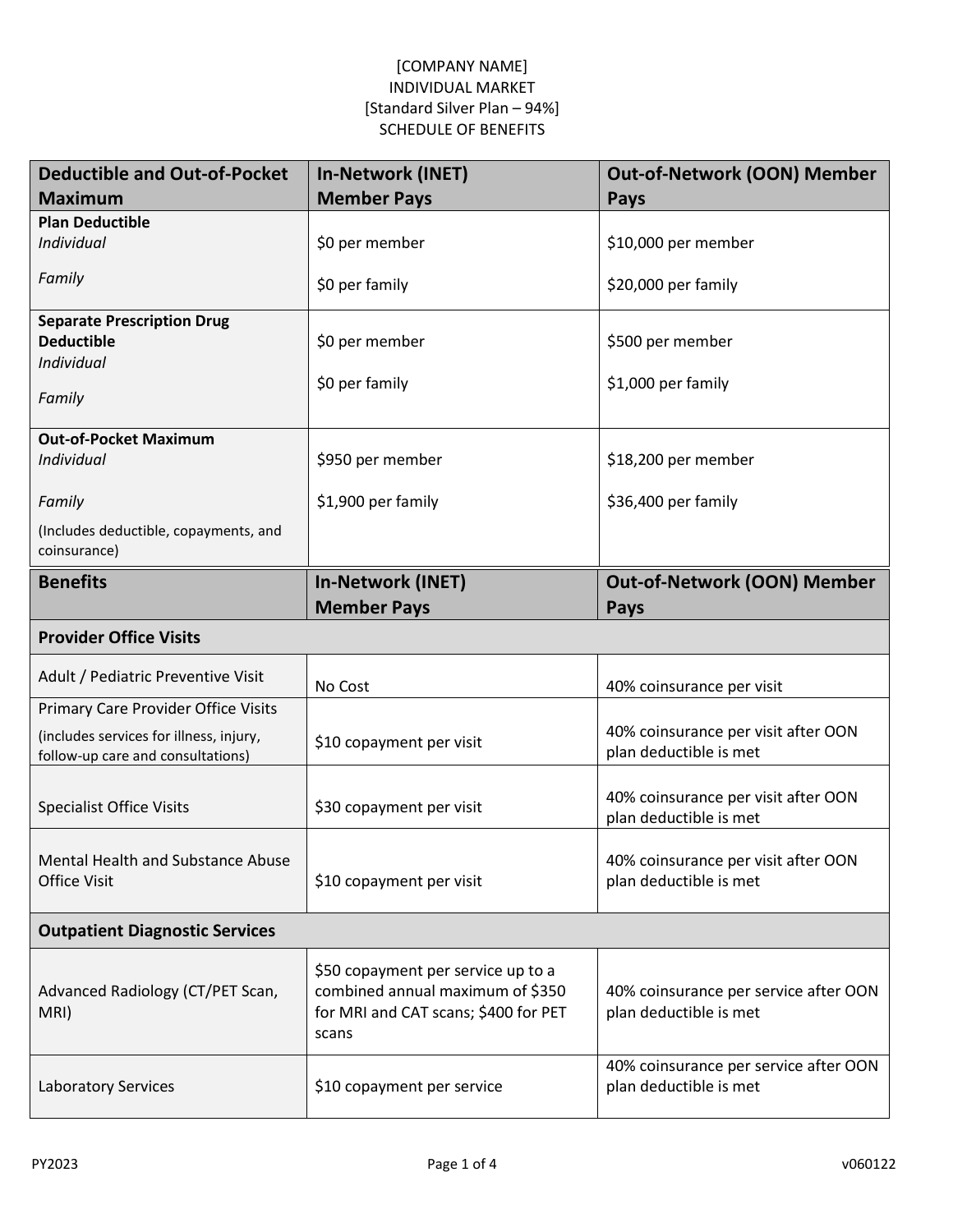| <b>Benefits</b>                                                                                                                                                                                                                                                                     | <b>In-Network (INET)</b><br><b>Member Pays</b>              | <b>Out-of-Network (OON) Member</b><br>Pays                                           |  |  |
|-------------------------------------------------------------------------------------------------------------------------------------------------------------------------------------------------------------------------------------------------------------------------------------|-------------------------------------------------------------|--------------------------------------------------------------------------------------|--|--|
| Non-Advanced Radiology (X-ray,<br>Diagnostic)                                                                                                                                                                                                                                       | \$25 copayment per service                                  | 40% coinsurance per service after OON<br>plan deductible is met                      |  |  |
| Mammography Ultrasound                                                                                                                                                                                                                                                              | \$20 copayment per service                                  | 40% coinsurance per service after OON<br>plan deductible is met                      |  |  |
| *Prescription Drugs - Retail Pharmacy<br>(30-day supply per prescription)                                                                                                                                                                                                           |                                                             |                                                                                      |  |  |
| Tier 1                                                                                                                                                                                                                                                                              | \$5 copayment per prescription                              | 40% coinsurance per prescription after<br>OON prescription drug deductible is<br>met |  |  |
| Tier 2                                                                                                                                                                                                                                                                              | \$10 copayment per prescription                             | 40% coinsurance per prescription after<br>OON prescription drug deductible is<br>met |  |  |
| Tier 3                                                                                                                                                                                                                                                                              | \$30 copayment per prescription                             | 40% coinsurance per prescription after<br>OON prescription drug deductible is<br>met |  |  |
| Tier 4                                                                                                                                                                                                                                                                              | 20% coinsurance up to a maximum of<br>\$60 per prescription | 40% coinsurance per prescription after<br>OON prescription drug deductible is<br>met |  |  |
| <b>Outpatient Rehabilitative and Habilitative Services</b>                                                                                                                                                                                                                          |                                                             |                                                                                      |  |  |
| Speech Therapy<br>(40 visits per calendar year limit<br>combined for Rehabilitative physical,<br>speech, and occupational therapies,<br>separate 40 visits per calendar year limit<br>combined for Habilitative speech,<br>physical and occupational therapies.)                    | \$20 copayment per visit                                    | 40% coinsurance per visit after OON<br>plan deductible is met                        |  |  |
| Physical and Occupational Therapy<br>(40 visits per calendar year limit<br>combined for Rehabilitative physical,<br>occupational, and speech therapies,<br>separate 40 visits per calendar year limit<br>combined for Habilitative physical,<br>occupational and speech therapies.) | \$20 copayment per visit                                    | 40% coinsurance per visit after OON<br>plan deductible is met                        |  |  |
| <b>Other Services</b>                                                                                                                                                                                                                                                               |                                                             |                                                                                      |  |  |
| <b>Chiropractic Services</b><br>(up to 20 visits per calendar year)                                                                                                                                                                                                                 | \$30 copayment per visit                                    | 40% coinsurance per visit after OON<br>plan deductible is met                        |  |  |
| Diabetic Equipment and Supplies*                                                                                                                                                                                                                                                    | 40% coinsurance per<br>equipment/supply                     | 40% coinsurance per<br>equipment/supply after OON plan<br>deductible is met          |  |  |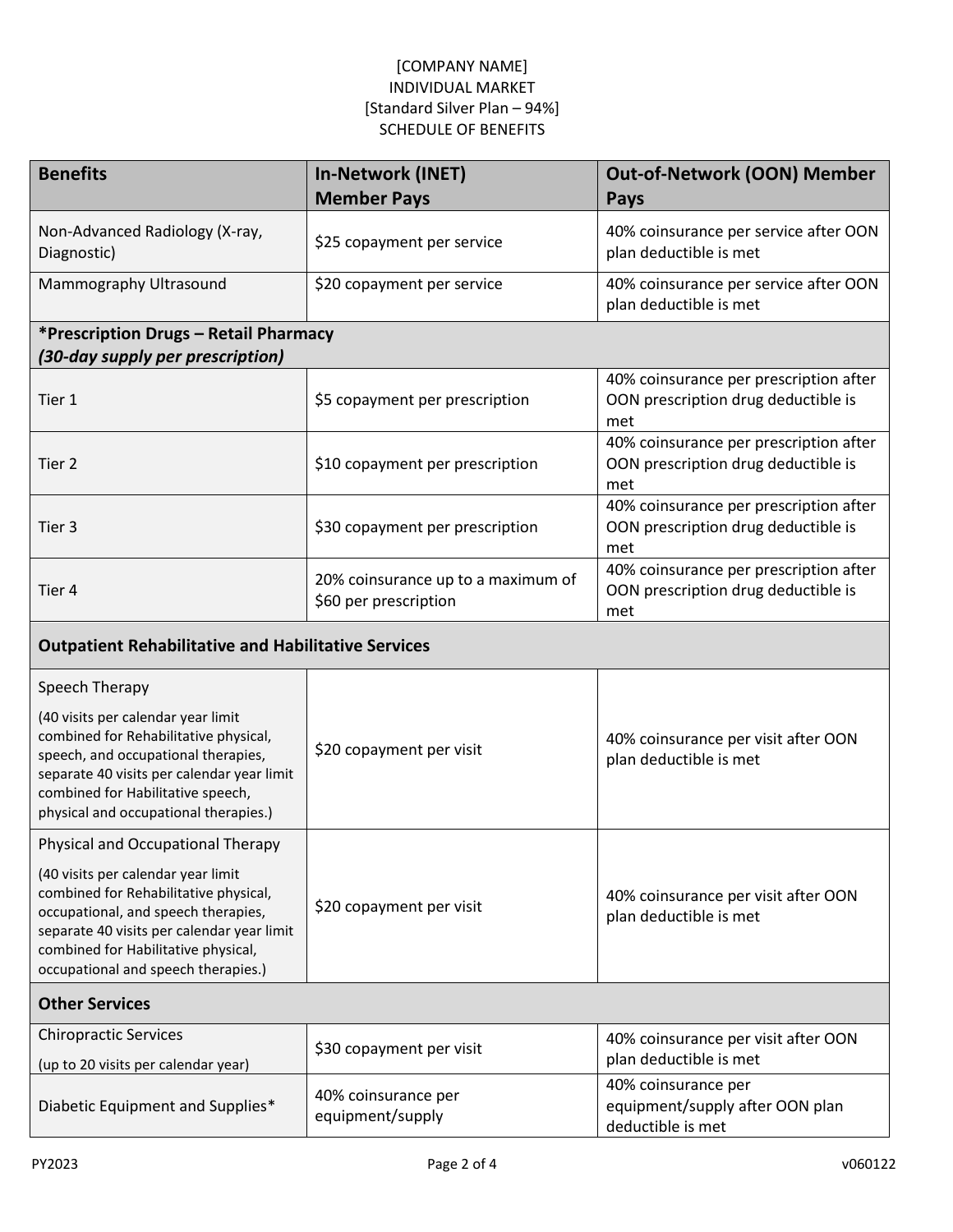| <b>Benefits</b>                                                                                                                                                                                                                                          | <b>In-Network (INET)</b><br><b>Member Pays</b>                                                                                       | <b>Out-of-Network (OON) Member</b><br><b>Pays</b>                           |  |  |
|----------------------------------------------------------------------------------------------------------------------------------------------------------------------------------------------------------------------------------------------------------|--------------------------------------------------------------------------------------------------------------------------------------|-----------------------------------------------------------------------------|--|--|
| Durable Medical Equipment (DME)                                                                                                                                                                                                                          | 40% coinsurance per<br>equipment/supply                                                                                              | 40% coinsurance per<br>equipment/supply after OON plan<br>deductible is met |  |  |
| <b>Home Health Care Services</b><br>(up to 100 visits per calendar year)                                                                                                                                                                                 | No Cost                                                                                                                              | 25% coinsurance per visit after<br>separate \$50 deductible is met          |  |  |
| Outpatient Services (in a hospital or<br>ambulatory facility)                                                                                                                                                                                            | \$75 copayment per visit at an<br><b>Outpatient Hospital Facility</b><br>\$45 copayment per visit at an<br>Ambulatory Surgery Center | 40% coinsurance per visit after OON<br>plan deductible is met               |  |  |
| <b>Inpatient Hospital Services</b>                                                                                                                                                                                                                       |                                                                                                                                      |                                                                             |  |  |
| <b>Inpatient Hospital Services (including</b><br>mental health, substance abuse,<br>maternity, hospice, and skilled<br>nursing facility <sup>*</sup> and all IP settings)<br>*(skilled nursing facility stay is limited to<br>90 days per calendar year) | \$75 copayment per day to a maximum<br>of \$300 per admission                                                                        | 40% coinsurance per admission after<br>OON plan deductible is met           |  |  |
| <b>Emergency and Urgent Care</b>                                                                                                                                                                                                                         |                                                                                                                                      |                                                                             |  |  |
| <b>Ambulance Services</b>                                                                                                                                                                                                                                | No Cost                                                                                                                              | No Cost                                                                     |  |  |
| <b>Emergency Room</b>                                                                                                                                                                                                                                    | \$50 copayment per visit                                                                                                             | \$50 copayment per visit                                                    |  |  |
| <b>Urgent Care Centers</b>                                                                                                                                                                                                                               | \$25 copayment per visit                                                                                                             | 40% coinsurance per visit after OON<br>plan deductible is met               |  |  |
| Pediatric Dental Care (for children under age 26)                                                                                                                                                                                                        |                                                                                                                                      |                                                                             |  |  |
| Diagnostic & Preventive                                                                                                                                                                                                                                  | No Cost                                                                                                                              | 50% coinsurance per visit after OON<br>plan deductible is met               |  |  |
| <b>Basic Services</b>                                                                                                                                                                                                                                    | 40% coinsurance per visit                                                                                                            | 50% coinsurance per visit after OON<br>plan deductible is met               |  |  |
| <b>Major Services</b>                                                                                                                                                                                                                                    | 50% coinsurance per visit                                                                                                            | 50% coinsurance per visit after OON<br>plan deductible is met               |  |  |
| Orthodontia Services<br>(medically necessary only)                                                                                                                                                                                                       | 50% coinsurance per visit                                                                                                            | 50% coinsurance per visit after OON<br>plan deductible is met               |  |  |